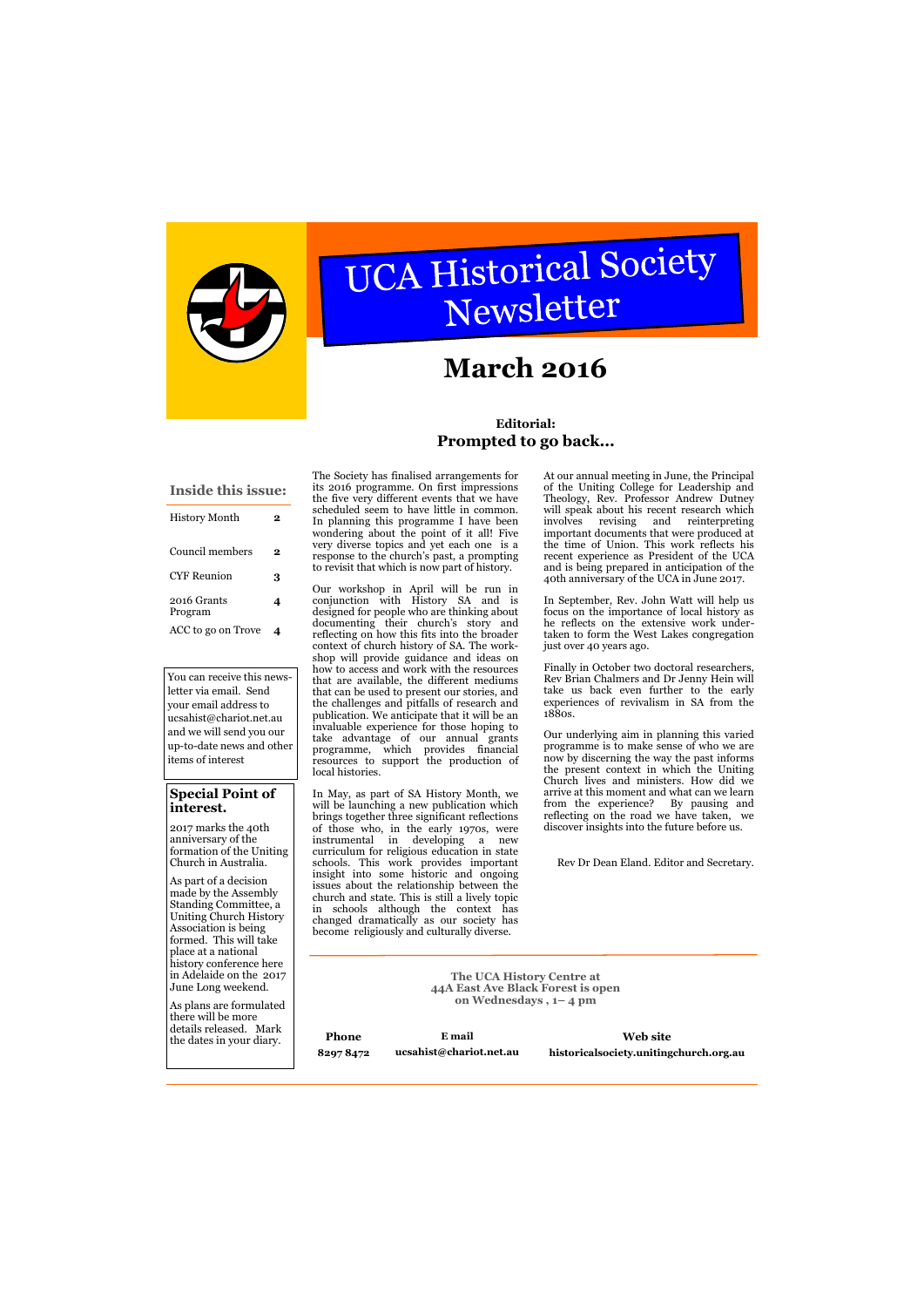Page 2

### **History Month Book Launch 29 May**

In 2016 the UC SA Historical Society is publishing two major research papers on the church's commitment to education and lay ministry. On Sunday 29 May at Woodville High School, Dr Don Hopgood, former deputy Premier and ex Moderator of the UCA, will launch the three-part report, "Exploring Religion in State Schools: The Story of the Religious Education Project". Each of the three authors, Malcolm McArthur, Alan Ninnes and Peter Russell have documented this significant project that followed the decision of SA churches to withdraw from the scripture instruction (RI) in state schools.

The first chapter by Malcolm McArthur, "Ministerial Migraines: Churches and State Schools (1940-1990)" examines the political and educational twists and turns from the passing of a Parliamentary Bill on Religious Instruction in state schools in 1940 to the provision for Religious Education in the 1972 Act, to the printing of resource material and the institution of chaplaincy in state schools.

Alan Ninnes, the second author was appointed Coordinator of the newly established Religion Education Project Team in 1974 and his chapter is titled, "Religious Education without indoctrination: a new approach to teaching about religion in state schools". Alan had been a Senior Master in Science and had also studied religion in the USA and had worked in the Methodist Department of Christian Education. This chapter explores the drama of the Religious Education Project Team's efforts to provide religious education which avoided indoctrination and the consequent cross -fire from both conservatives and radicals in the years which followed.

Why meet at Woodville High School? This school has recently celebrated its 100th anniversary and was a place where RI once happened. The current principal, Meredith Edwards is a strong advocate for building a community that is inclusive and respectful of a variety of cultural and religious traditions. While the current context is very different from the 1970s it is an opportunity to reflect on the links between the past and the present and reminds us that history never stops.

The third chapter from Peter Russell is based on extensive interviews with many teachers who were involved in implementing this new approach and is titled, "Implementing Religious Education in state schools: the rubber and the road". "The Education Department was faced with implementation of a new subject that hitherto did not exist, even in church schools. This chapter contains stories of those of us who trialled the first courses and went on to develop the teaching materials and resources; how we, as a group of writers and advisers and curriculum resource developers, went about the writing of the resources, the in-service programs, the challenges, the 'on the road' experiences and what we achieved. As practising teachers we were patently aware that our job was to support teachers teaching students about religions and their place in the world."

We are planning to launch the second research project at the AGM on 19 June and this collaborative work, "Living Stones: Lay members and their ministries in the Uniting Church in SA" is being edited by David Houston. This work is a review of the way education and ministry training programmes in the Uniting Church and its antecedents have enabled lay members to develop and use their gifts for Christian leadership and ministry.



Historical Society Council Members 2016

(from the left) Norah Norris, Barbara Hayes, Ken Hayes, Val Canty, Glenys Edwards, Gaye Brown, Judith Raftery, Doug Hosking, Dean Eland (was the photographer). Absent : Brian

Chalmers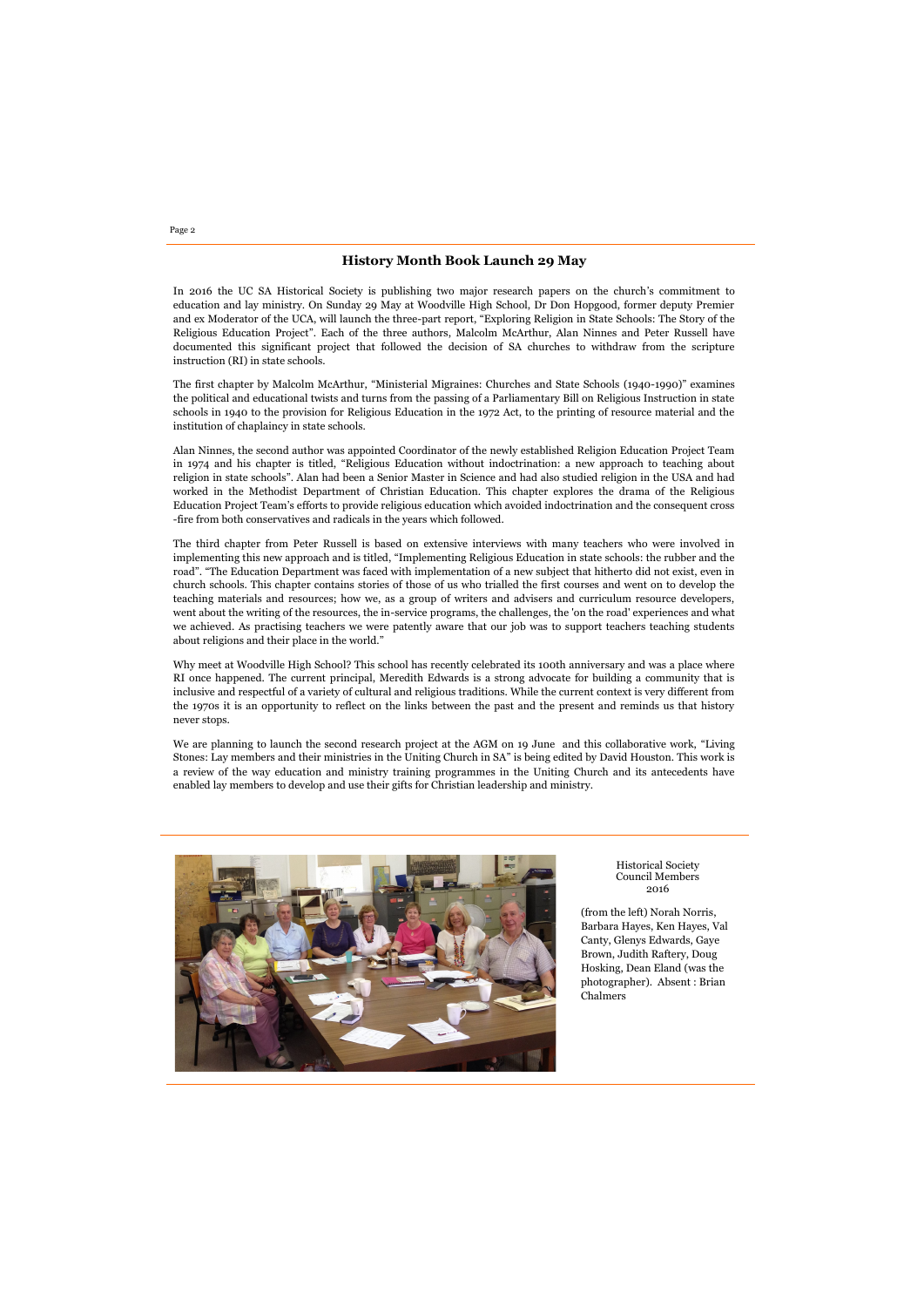Page 3

A reunion of the Congregational Youth Fellowship in September 2014 demonstrated once more that church friendships and activities of our adolescent years remain indelible and powerful. Almost 200 former CYF members gathered at Clayton Wesley Church, Beulah Park (formerly Clayton Congregational) to relive those precious times and to renew friendships. A further 25 sent their apologies.



Jonathan Barker for the Committee compered the afternoon, encouraging people from the different decades to trace the Fellowship's activities from the CYF's inception in the early 1930s. Joelie Hancock

outlined the roots of the Fellowship by describing her father's formative years at Clayton Church.

Ken Leaver, who would have turned 100 around the time of the Reunion, not only benefited by the church's youth activities but was appointed the first part-time CYF Director in South Australia in 1942. In his teens, the church was central in his life. In the 1930s he, along with many others, went to church four times on Sundays as well as several times during the week. Church, Sunday School, Bible Studies, Christian Endeavour, concerts, drama and tennis all provided regular opportunities to meet people his age, to reflect on role models, study the Bible and sort out who he wanted to be.

According to the Congregational Union's Year Book of 1933-34 a Youth Council had been set up in 1933 and met fifteen times over that year. The Council organised the Bible Class Movement, including annual Scripture Examinations, whose results were published in *The Advertiser.* 

The Reunion acknowledged the groups of former CYF members from the different decades. There were several groups of former CYFers now in their 80s with very strong and fond memories of Rallies and All-day Conferences from the 1940s. The ten years from '46 to '57 were the years when Peter Mathews as full time Youth Director not only built the CYF into a powerful youth movement in this State but also initiated the first National CYF Conference in 1949, with former PM Bob Hawke as National President. Peter Mathews' energy and vision led to a Young People's

Records at the UCA Historical Society Centre reveal how Sunday Schools were the precursors of these youth fellow-

ship activities organised at the state level. At the beginning of the 20th century there were few children in South Australia who were not attending Sunday Schools. In 1909, for example, there were 5,420 scholars and 614 teachers in this state's Congregational churches. At that time regular State Conferences and Rallies were held for the leaders.

After the First World War young people across various denominations in Australia (and the United States) joined the Young Worshippers League. In 1922 in our state, 2,000 YWL certificates were sold in Congregational churches. Christian Endeavour groups were also active at the time of the League, with as many as 25 Societies in the Congregational Churches in



1923.

It was in 1934 that the first Youth Fellowship Easter Conference was held at Mount Lofty for Sunday School and Bible Class staff. The Conference was reported to

be "an unqualified success in every respect" and included



"study of a text book and considerations affecting the spiritual life of youth".

Easter camps were subsequently held every year from then until 1962, the numbers attending increasing through the 50s to over 1,000 in 1960. Most people at the Reunion attended at least one Easter Conference – at Macclesfield, Mount Barker, Victor Harbor or Angaston – where bible studies and themed discussions continued to challenge beliefs and thinking. Youth Rallies, dances, concerts, tennis and football were other regular events across those 40 years.



Department of Australia and New Zealand, a CYF badge, flag, blazer, handbook and songbook. There were nation-wide drama competitions, a Visual Aids Library, a Quarterly Newsletter, Leadership Training and Bible Study. In our State the Macclesfield Conference Centre was built, largely by volunteers working on weekends, and the Annual Work Day for Christ helped pay for a full-time Director, a car and also contributed to the Macclesfield Centre.

These were heady days when two subsistence workers, Marney Webster (now Forward) and Betty Smith, worked without pay for youth in Congregational Churches for a year.

At the Reunion the various CYF activities from the 1940s into the 1960s under Youth Directors Paul Trudinger and John Bodycomb were illustrated by a power–point presentation. These in-

cluded Youth Week, the CYF Ball, Miss

# **A Forty Year Cycle of Congregational Youth Activities**

*contd. over the page*